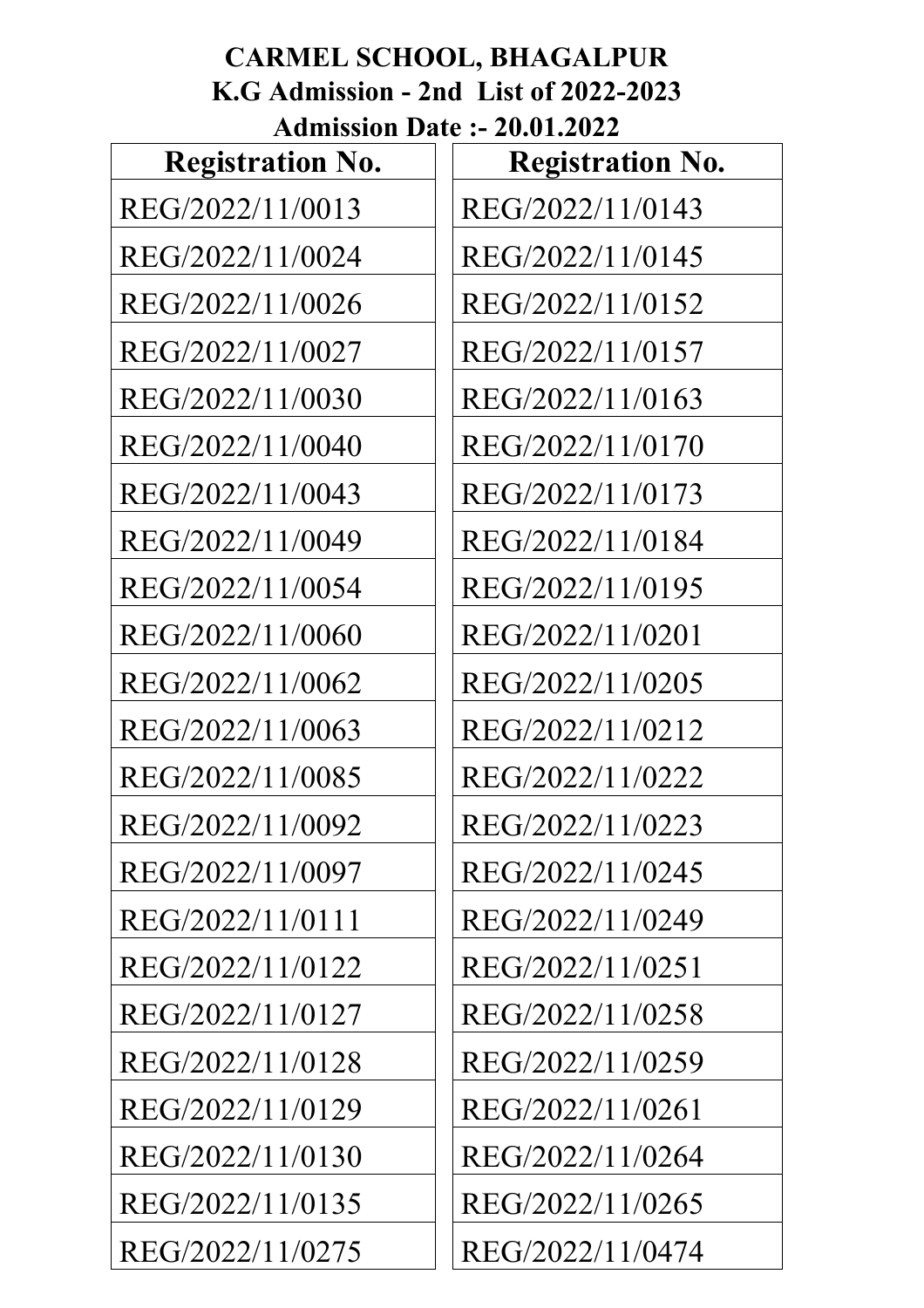| REG/2022/11/0277 | REG/2022/11/0475                    |
|------------------|-------------------------------------|
| REG/2022/11/0297 | REG/2022/11/0478                    |
| REG/2022/11/0300 | REG/2022/11/0493                    |
| REG/2022/11/0304 | REG/2022/11/0495                    |
| REG/2022/11/0314 | REG/2022/11/0500                    |
| REG/2022/11/0321 | REG/2022/12/0517                    |
| REG/2022/11/0326 | REG/2022/12/0524                    |
| REG/2022/11/0329 | REG/2022/12/0532                    |
| REG/2022/11/0331 | REG/2022/12/0544                    |
| REG/2022/11/0334 | REG/2022/12/0545                    |
| REG/2022/11/0339 |                                     |
|                  |                                     |
| REG/2022/11/0347 |                                     |
| REG/2022/11/0388 | <b>Admission Date</b><br>20.01.2022 |
| REG/2022/11/0399 | (Thursday)                          |
| REG/2022/11/0406 |                                     |
| REG/2022/11/0408 |                                     |
| REG/2022/11/0416 |                                     |
| REG/2022/11/0419 |                                     |
| REG/2022/11/0441 |                                     |
| REG/2022/11/0446 |                                     |
| REG/2022/11/0452 |                                     |
| REG/2022/11/0458 |                                     |
| REG/2022/11/0473 |                                     |

| REG/2022/11/0475 |
|------------------|
| REG/2022/11/0478 |
| REG/2022/11/0493 |
| REG/2022/11/0495 |
| REG/2022/11/0500 |
| REG/2022/12/0517 |
| REG/2022/12/0524 |
| REG/2022/12/0532 |
| REG/2022/12/0544 |
| REG/2022/12/0545 |
|                  |

**Admission Date :- 20.01.2022** REG/2022/11/0399 **(Thursday)**